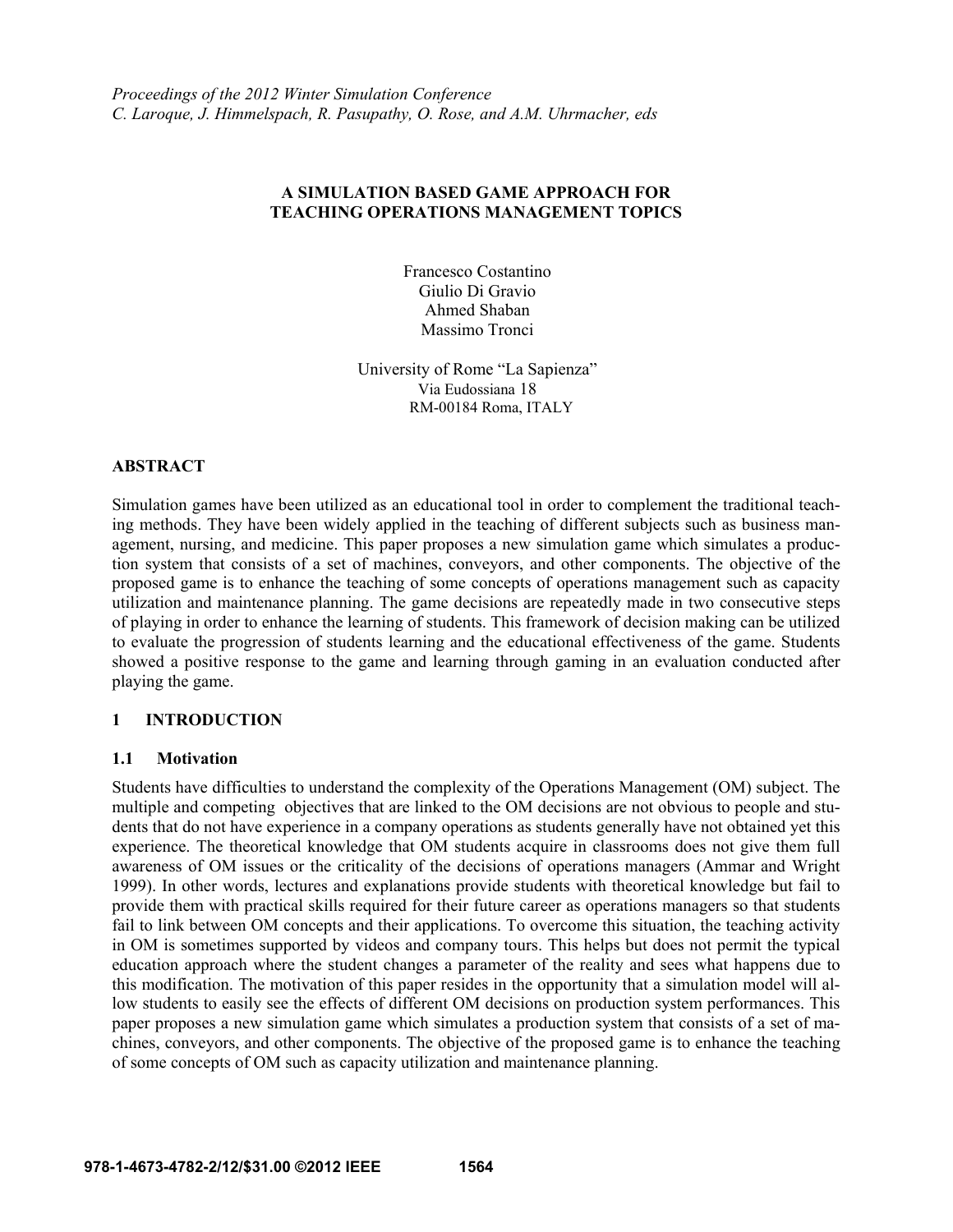## **1.2 Literature Review**

The operations management field covers a wide range of subjects from specific areas such as inventory and scheduling to much wider interrelated areas such as lean and supply chain management. Teaching of operations management usually depends on using the traditional teaching methods such as lectures, assignments, and case studies. Although these teaching methods are appropriate for the dissemination of foundational and theoretical knowledge, they may not be appropriate to transfer practical skills to students (Ben-Zvi and Carton 2007). Furthermore, many studies have proved the differences between students' learning styles which lead to the need for different approaches to be adopted when teaching a subject (Chwif and Barretto 2003). Proserpio and Gioia (2007) emphasized also that the learning style of the new 'virtual generation' (V-gen) is very different from that of former generations. It is much more visual, interactive, and focused on problem-solving (Pasin and Giroux 2011). Therefore, instructors have to adopt new teaching aids in order to easily allow the students experience the issues involved in operating and managing a production system. Ahn (2008) argued that experiential learning can be characterized as a learning method that involves immersing learners in an environment in which they actively participate in acquiring knowledge. The required experiential learning can take place through a variety of in-class activities that can be used to complement the traditional theoretical presentation methods (Ammar and Wright 1999, Chang et al. 2009). The new teaching aids for operations management and business fields are proposed to help students gain a new understanding of real industries and enable them to employ the knowledge and theories that are obtained from classrooms in the real world (Chang et al. 2009). Gamebased learning is one of these teaching aids where games have been revealed to be very useful pedagogical methods for supplementing traditional teaching techniques (Adelsberger et al. 1999, Chang et al. 2009).

Bloomer (1973) as cited in Pasin and Giroux (2011) defines a game as any contest (play) among adversaries (players) operating under constraints (rules) for an objective (winning). On the other hand, Simulation refers to a broad collection of methods and applications to mimic the behavior of real systems, usually on a computer with appropriate software (Law and Kelton 1991). A simulation is not necessarily a game (Pasin and Giroux 2011) where simulation has been widely used to analyze systems and to compare proposed scenarios in order to improve the systems' performances, but simulation can also be adapted to constitute a game. Simulation Games consist of two components, a description and a simulation model (Adelsberger et al. 1999). The description is an introduction to the game, i.e., to the situation, basic rules, team structure, and various options. The simulation model is used to process the players' inputs and to obtain the reports for each player. Pasin and Giroux (2011) defined a simulation game as challenging interactive pedagogical exercises, wherein learners must use their knowledge and skills to attain specific goals, played within an artificial reproduction of a relevant reality. Simulation games can also be defined as a contest or a competition based problem solving in a virtual reality.

Simulation games as a learning tool attempts to replicate various real world problems in the form of a game for various purposes of training, analysis, or prediction. Chapman and Martin (1995) argued that such types of learning methods can assist in the development of more effective personal transferable skills such as team-work, problem solving techniques, and oral and written communication. Furthermore, simulation games can be used to help companies to identify technical and non-technical problems, and it can also be used to evaluate the required changes in the business processes before the implementation (Forssén-Nyberg and Hakamäki, 1998). Simulation games indeed help students to learn and have fun simultaneously (Anderson 2008) and they have been applied in diverse areas; in training in the military and the aeronautics industry, and in the teaching of medicine, nursing, engineering, management, and several other fields (Pasin and Giroux 2011). For example, Stanley and Latimer (2011) evaluated the effectiveness and suitability of 'The Ward' as a simulation game to promote and support nursing students understanding of decision making, critical thinking and team work in clinical practice situations. Deshpande and Huang (2011) reviewed the different simulation games that have been applied in the education of science and engineering.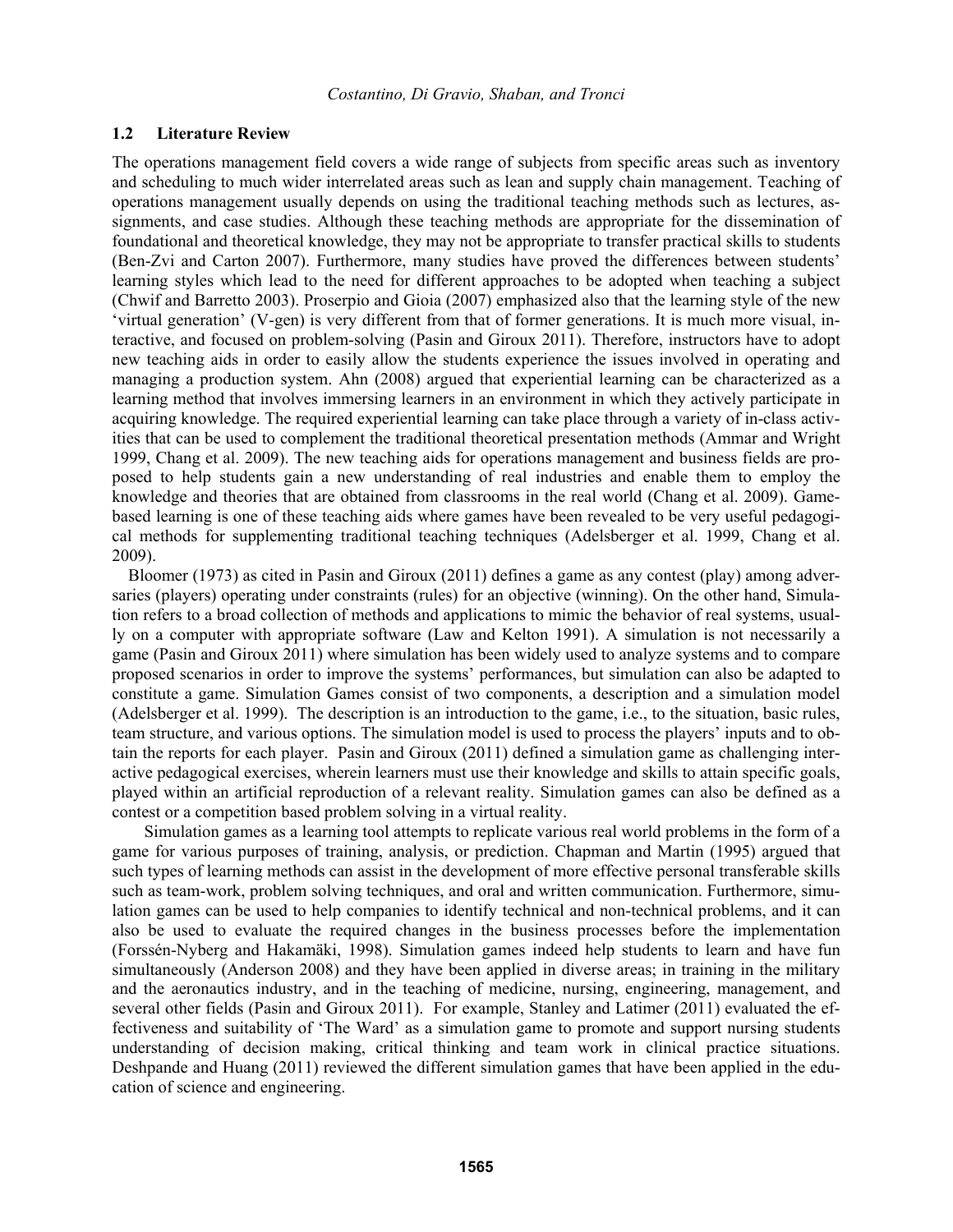Several simulation games have been developed for mastering business concepts in operations management. The main purpose of business games or simulations is to mimic the real decision making process that players will be involved in the future, or they may be already involved in if the players are executives. Haapasalo and Hyvonen (2001) reported that the history of business simulations in general is more than 40 years long. Faria et al. (1998) reported that, in a recent survey of accredited business schools, fully 97.5% of them used simulation games in part of their courses. Sterman (1989) developed the famous "Beer Distribution Game" at Massachusetts Institute of Technology (MIT) to study the dynamics of supply chain and especially the bullwhip effect in which demand variability increases as one moves up in the supply chain. The Beer Game mimics a single product serial supply chain in which each player is assigned to a supply chain position to manage both demand and inventory flows. Other researchers have developed computerized and web-based versions of that Beer Game to study bullwhip effect (Jacobs 2000, Machuca and Barajas 1997). Since then, the Beer Game has been adopted universally as an efficient teaching tool in supply chain courses. In addition, other simulation games devoted for supply chain teaching have been developed such as Mortgage Service Game (Anderson and Morrice 2000) and Blood Supply Game (Mustafee and Katsaliaki 2010). Chang et al. (2009) developed a flexible simulation game environment called SIMPLE (Simulation of Production and Logistics Environment) in order to raise teaching effectiveness and improve classroom teaching in different major business concepts, such as inventory management, capacity management, pricing determination and negotiation, and informationsharing between players. Bringelson et al. (1995) developed a computer simulation game ''NCTB'' to help engineering and business students learn about the inter-functionality of decision making, in an interdisciplinary group. The game focuses on teaching four functional areas; namely, purchasing, production planning and control, quality control, and marketing. Battini et al. (2010) developed a simulation game called "Logistic Game" to assess learning-by-doing and knowledge-sharing in Industrial Logistics and OM topics. The main body of their game is a discrete event simulation model developed for the internal logistics of an industrial plant. Similarly, other authors have adopted the discrete event simulation approach to develop pedagogical simulation games, see, for instance, Haapasalo and Hyvonen (2001), and Chwif and Barretto (2003).

Based on the above literature, it can be concluded that simulation games can be used to improve classroom teaching of OM subjects. This paper proposes a new operations management simulation game to be used for students and professionals of OM. The main focus of the proposed game is to teach the students the main concepts of capacity utilization and maintenance planning.

The rest of this paper is organized as follows: in the following, Section 2 introduces the proposed simulation game, and Section 3 discusses the game organization. Section 4 presents the game evaluation.

#### **2 PROPOSED SIMULATION GAME**

This game is devoted to teach and train the students and practitioners of operations management on the main concepts and theories of OM. Students need some way to directly experience the issues involved in operating a production system (Ammar and Wright 1999). Computer simulation games, refined graphics, and multimedia can be developed to present engineering topics in ways that are not possible within the limitations of the traditional lecture format (Deshpande and Huang 2011). The proposed game provides an environment of problem solving which simulates the reality that student would be involved, but in a playful manner. In this game, the players who may be either students or professionals will be asked to make strategic decisions regarding the production system configurations (Figure 1) such as the selection of machines capacities, maintenance strategies, and conveyors speeds. These decisions are classified as strategic decisions that have to be made accurately during the design of the production system in order to assure the efficient performance of the system. The total cost for operating the production system depends on the decisions made by the players where each decision has its corresponding cost. For example, a team may select to buy a machine of high capacity rate although the annual demand is not so high to buy it, so that the team will encounter more cost than it would be to cover the demand. Generally, the objective of each team of players is to operate the production system at the lowest possible cost in comparison to the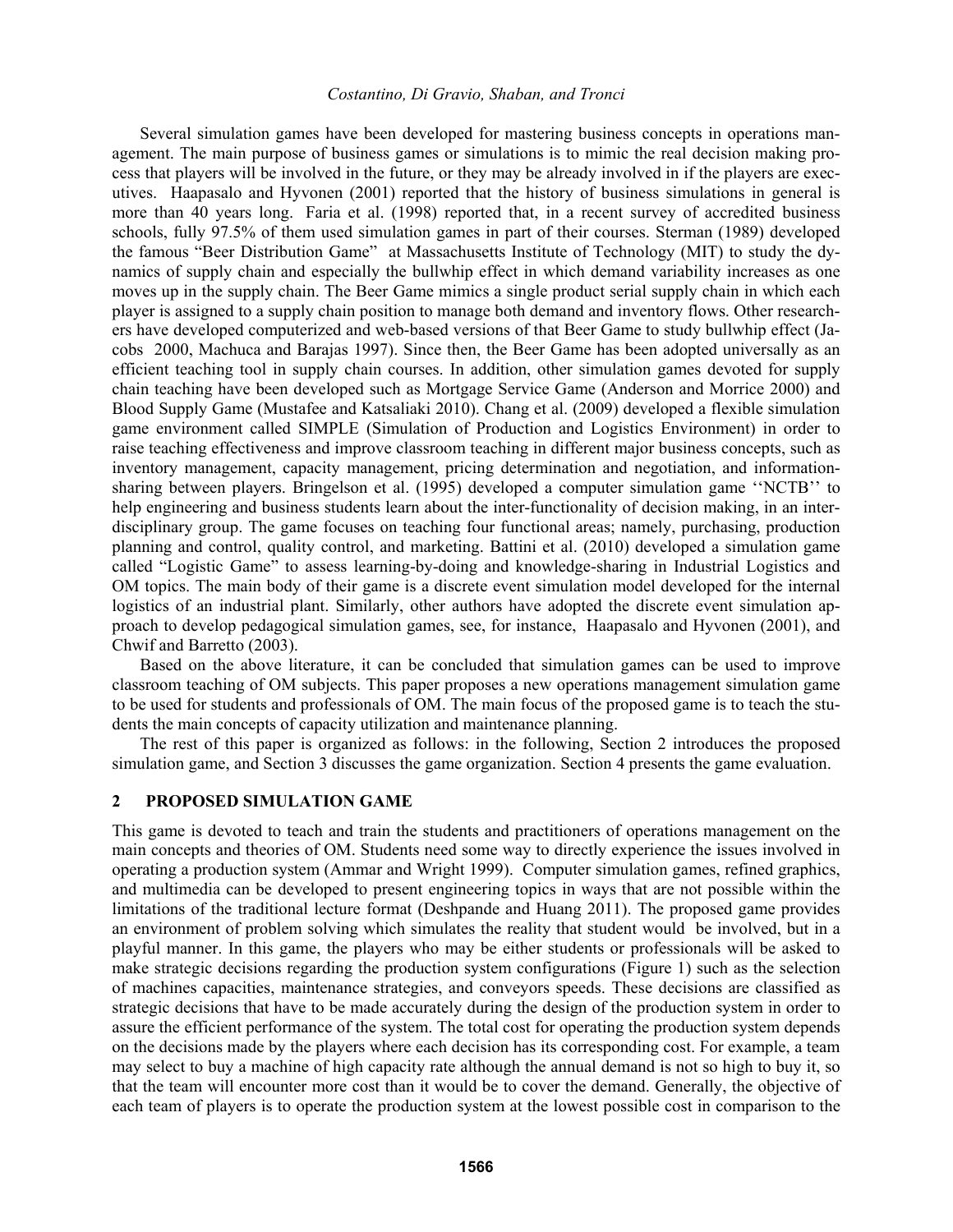other teams to win the game. This will allow students to realize the impact of their decisions on both the system performance and the total cost. In this game, the competition among the teams is based on the total cost correspond to their decisions. Therefore, the team who achieves the minimum cost will be considered as the game winner. It is expected that this game will be a helpful aid in order to complement the traditional teaching methods of OM.



Figure 1: Production system configuration.

## **2.1 Simulation Model**

The proposed game depends on the simulation of popular production system that consists of a set of machines, conveyors, and storage areas. The production system is producing two types of products (Prod. A and Prod. B); each product has its sequence of operations as shown in Figure 1. The simulation model represents a virtual production system that has to be effectively managed in order to achieve the objectives from this system. The simulation model has been built using SIMUL8 software (see Figure 2). The simulation model is linked with an external spreadsheet in order to facilitate the entry of the players decisions. The production line starts with a large inventory of raw materials connected to the production system with a conveyor (see Figure 1). The machines in the production system are also connected together with conveyors (see Figure 1). It is also assumed that the system starts every week with initial raw materials inventory, enough for the predicted weekly demand. The machines and conveyors are exposed to maintenance stops for repairing where these stops may be due to planned or unplanned maintenance.



Figure 2: Simulation model flowchart.

## **2.2 Game Decisions**

According to the objective of the game, the production system has to be effectively designed in order to satisfy the weekly demand of each product at the least cost. The decisions that the players are allowed to make and the decisions alternatives that they can select from are summarized in Table 1. The decision about the equipment (Machine/Conveyor) capacity rate may be either fast or slow. The cost of the equipment is the sum of the fixed cost and the variable cost; these costs depend on the equipment capacity rate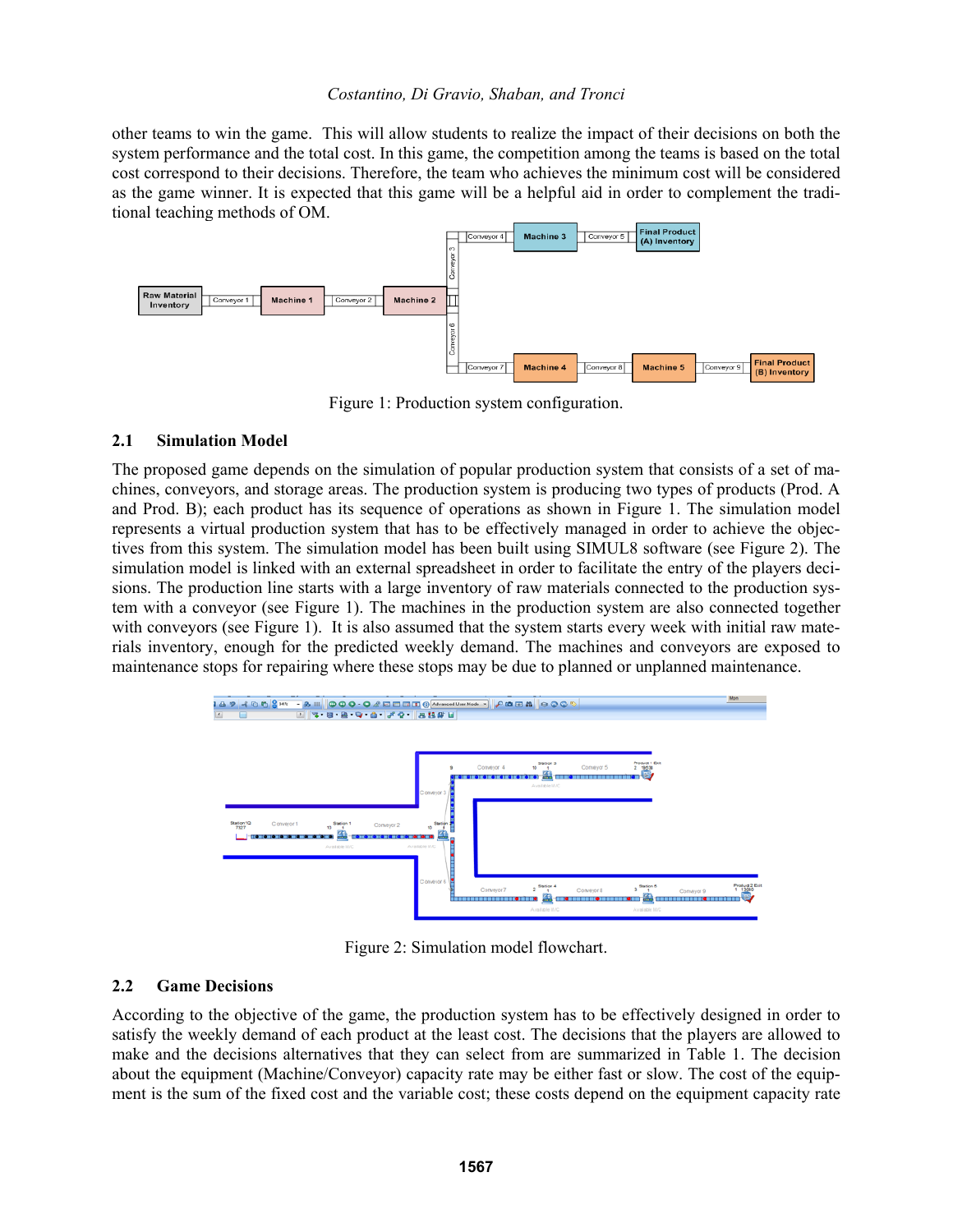(see Figure 3). Furthermore, the player can select the equipment maintenance strategy to be either Planned Maintenance (PM) or Corrective Maintenance (CM). Each maintenance strategy has its related cost where in this game the maintenance cost is calculated as the number of stops multiplied by the cost of each stop (see Figure 3). Accordingly, there are  $2^{14}$  combinations, i.e., 2 possible decisions, 9 conveyors and 5 machines, of decisions alternatives that can be made by the players. Those combinations could be considered as a set of feasible solutions that can be made.

The encountered costs in the production system are divided into fixed cost, operating cost and backlog cost; the operating cost includes both the variable cost and the maintenance cost. The variable cost is a function of the served number of products by each equipment. The backlog cost is encountered when the production system fail to satisfy the target demand. The unsatisfied amount of the two products is considered as backlogged demand. It is also assumed that each product has a different backlog cost. The following equations summarize the main costs of the production system that have to be optimized in order to achieve the least total cost.

| Equipment           | <b>Equipment Capacity</b><br>Rate | Maintenance<br><b>Strategy</b> |
|---------------------|-----------------------------------|--------------------------------|
| Machine $(MC_i)$    | Fast/Slow                         | PM/CM                          |
| Conveyor $(Conv_i)$ | Fast/Slow                         | PM/CM                          |

$$
Total Fixed Cost = \sum_{i=1}^{5} Fixed Cost\_MC_i + \sum_{j=1}^{9} Fixed Cost\_Conv_j
$$
 (1)

Total Variable Cost = 
$$
\sum_{i=1}^{5} Variable Cost \_MC_i + \sum_{j=1}^{9} Variable Cost \_Conv_j
$$
 (2)

$$
Total PM Cost = \sum_{i=1}^{5} PM Cost\_MC_i + \sum_{j=1}^{9} PM Cost\_Conv_j
$$
\n(3)

$$
Total CM Cost = \sum_{i=1}^{5} CM Cost\_MC_i + \sum_{j=1}^{9} CM Cost\_Conv_j
$$
\n(4)

$$
Total Operating Cost = Total Variable Cost + Total PM Cost + Total CM Cost \qquad (5)
$$

Backlog Cost = (Target Demand\_Prod. A - Actual Production\_Prod. A)(Backlog Cost\_Prod. A) + (6)

( )( )  *Target Demand\_Prod. B - Actual Production\_Prod. B Backlog Cost\_Prod. B*

$$
Total Cost = Total Fixed Cost + Total Operating Cost + Backlog Cost \tag{7}
$$

Where  $i = 1$  to 5 and  $j = 1$  to 9 represent machine index and conveyor index, respectively.

According to the above equations, it is clear that the poor decisions will lead to high cost of production and low utilization of the production system's resources. Therefore, this game aims at learning the players how the poor decisions have a great effect on the production system performance and hence on the total cost.

## **3 GAME ORGANIZATION**

The proposed game is played in teams of players; each team is a group of 3-4 players. The game is managed by the administrator who is responsible to constitute the teams, leads the Simulation Game, and the problem oriented coaching for the participants (Adelsberger et al. 1999). Generally, the essential task of the administrator is to adequately combine the simulation game and other teaching contents. The distribu-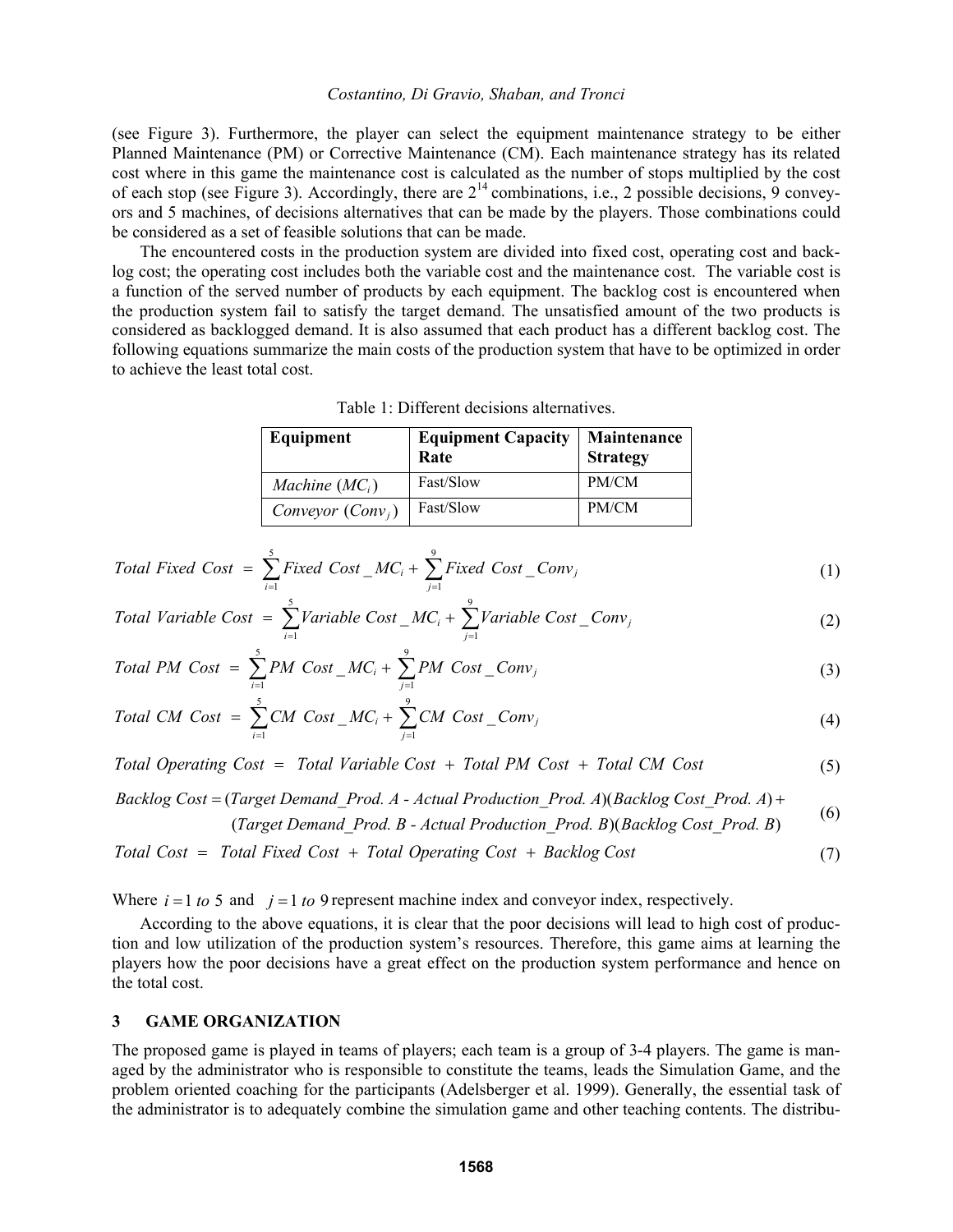tion of different roles among the team members is the team's responsibility where they have to manage this matter by themselves. Each team has to select a team leader in order to link between the game administrator and his team members, and to facilitate the management of the game. This will make the communication between the teams and the game administrator much easier. Teamwork and collaboration are considered as one of the most important educational goals of this game.

The game is designed to be played in two sequential sessions in order to maximize the transferred skills to either the students or practitioners of OM (see Figure 3). The time between the two sessions is at least one week; this can be arranged by the game administrator and the teams' members. The first session, named session 1, is dedicated to introduce the game, the production system, and the decisions that have to be made by the players. Furthermore, the objective of the game will be indicated and the competition basis will be also clarified for the players. At the end of this session, an assignment is distributed to the different teams participating in the game where this assignment has to be delivered to the game administrator in the next session. The administrator distributes to each team a different set of initial values for the production system parameters in order to calculate the expectations of some performance measures (see Table 2). It is intended from this step to give the players more understanding for the problem that they have to solve.



Figure 3: Flowchart of the game organization.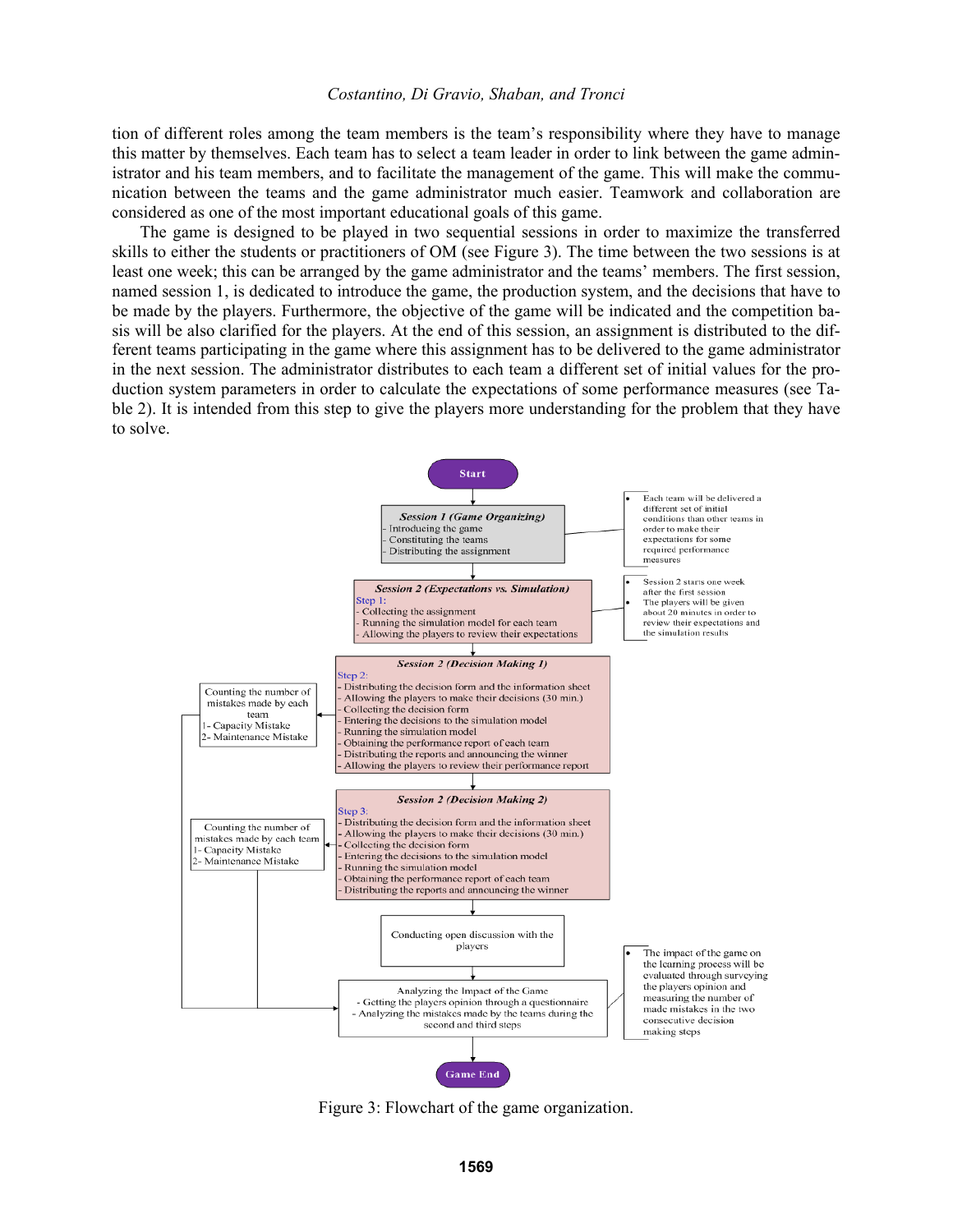| <b>Measure</b>              | <b>Production System Division</b>                     | <b>Expected Value</b> |
|-----------------------------|-------------------------------------------------------|-----------------------|
| Capacity                    | $MC1 \rightarrow MC2$                                 |                       |
| Expected production / week  | MC <sub>3</sub>                                       |                       |
|                             | $MC1 \rightarrow MC2 \rightarrow MC3$                 |                       |
|                             | $MC4 \rightarrow MC5$                                 |                       |
|                             | $MC1 \rightarrow MC2 \rightarrow MC4 \rightarrow MC5$ |                       |
| Maintenance                 | MC <sub>1</sub>                                       |                       |
| Machine Availability / week | MC <sub>2</sub>                                       |                       |
|                             | MC <sub>3</sub>                                       |                       |
|                             | MC4                                                   |                       |
|                             | MC <sub>5</sub>                                       |                       |

|  | Table 2: Sample of performance measures to be calculated by the different teams. |  |  |
|--|----------------------------------------------------------------------------------|--|--|
|--|----------------------------------------------------------------------------------|--|--|

The main body of the game starts in the second session. The second session, named session 2, is initialized one week after the first session and consists of three steps. At the first step, the administrator collects the assignments from the different teams and then runs the simulation model in the presence of each team separately and with considering to the initial settings that the team used to make their expectations. The monitoring of the simulation model animation will allow the players to realize their errors and mistakes and to inspect their presumptions about the behavior of the production system. The resulted report of the production system performance from the simulation model is distributed to the different teams in order to allow them compare these results with their expectations. The teams will be given about 20 minutes to review the simulation model report with their expectations so that their understanding for the game and their knowledge may be improved. At the second step, each team will attempt to make the best decisions in order to realize the least possible total cost in comparison to the other teams so that they achieve the first position and win the game. The administrator generates another set of initial parameters and then distribute a form of decisions represents the main input to the simulation game. In this decision form, the players will be asked to make decisions regarding the machine capacity (Fast/Slow), conveyor speed (Fast/Slow), and the maintenance strategy (CM/PM) for each machine and conveyor. The administrator also distributes an information sheet including the target production of each product, the related values for the different decisions alternatives and the corresponding cost for each decision alternative (see Figure 4). This information sheet will be the players guide in order to make their decisions where each team will attempt to realize the least cost. Students can use various analytical and deduction tools (some computerized) in order to make their decisions. The duration allowed for the teams in order to make their decisions is considered to be 30 minutes as a start. After the 30 minutes, each team leader has to deliver a filled decision form to the game administrator, and then the administrator runs the simulation model to obtain a performance report for each team (see Figure 5). The report also presents the total cost corresponding to the decisions entered to the simulation model. Based on this total cost, the administrator evaluates the teams and announces the game winner and the rank of each team. The players will be given about 30 minutes to review their decisions and the corresponding performance report. This will help the players understand more the behavior of the production system and make the appropriate decisions in order to optimize the performance of the production system. It will also help them to build their experience which will be useful for their practical work where this game can be considered similar to the real environment. Ahn (2008) argued that experiential learning can be characterized as a learning method that involves immersing learners in an environment in which they actively participate in acquiring knowledge. This concept fits with the proposed game in this paper.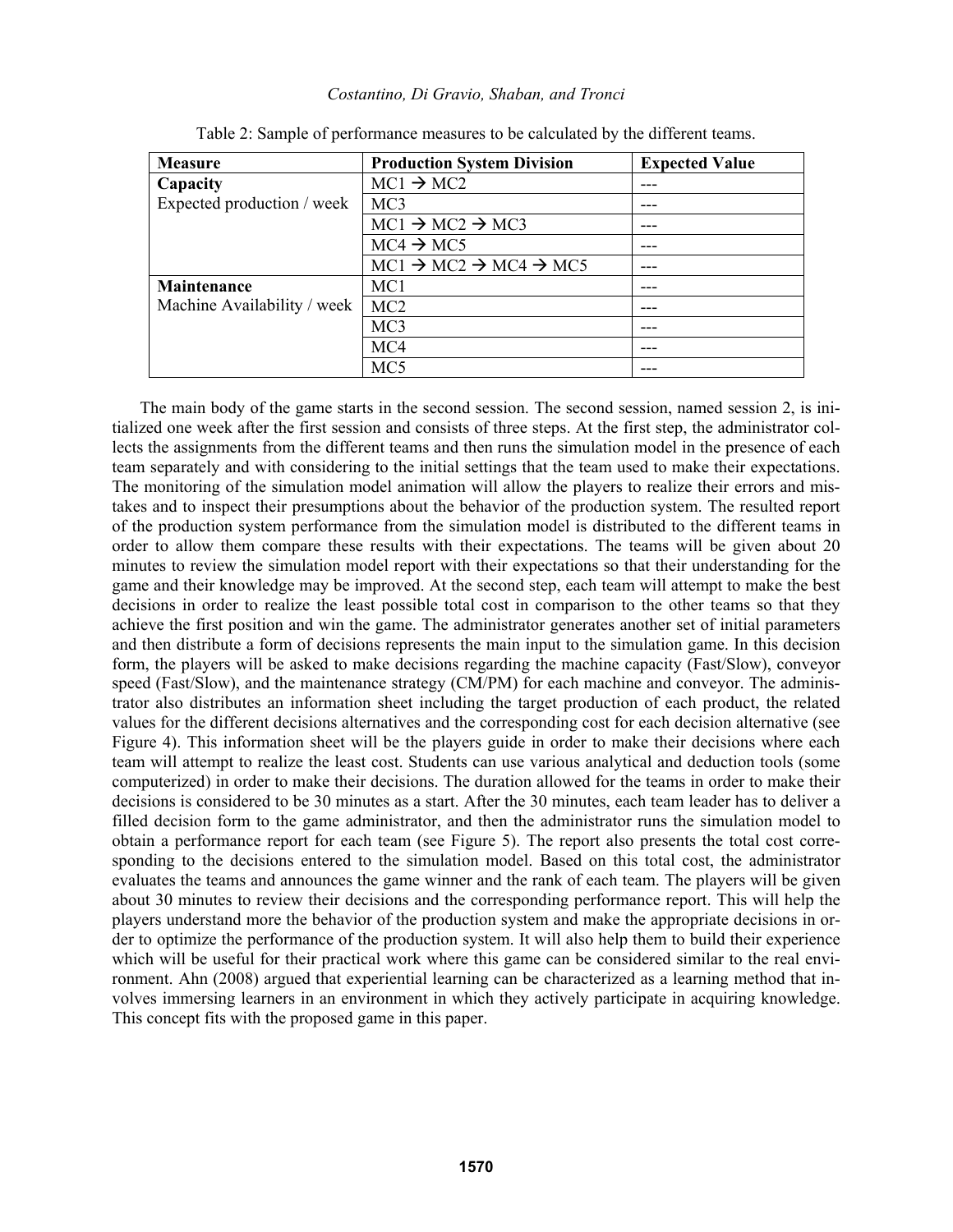| <b>SimGame Input Values</b> |  |  |
|-----------------------------|--|--|
|                             |  |  |
|                             |  |  |

**Target Output** 

Costs

Target Output arget Output Prod. 1

Target Output Prod. 2

BacklogCostProd. 1 BacklogCostProd

| Capacity Rate   |       |        |       |             |     | Maintenance Strategies |                   |      |                               |                   |  |  |  |
|-----------------|-------|--------|-------|-------------|-----|------------------------|-------------------|------|-------------------------------|-------------------|--|--|--|
| M/C             |       | Fast   |       | <b>Slow</b> |     | Planned Maintenance    |                   |      | <b>Corrective Maintenance</b> |                   |  |  |  |
|                 | Avg.  | Stdev. | Avg.  | Stdev.      | TBF | TTR Avg.               | <b>TTR</b> Stdev. | TBF  | <b>TTR Avg.</b>               | <b>TTR Stdev.</b> |  |  |  |
| MC <sub>1</sub> | 0.03  | 0.002  | 0.032 | 0.003       | 300 | зо                     |                   | 1000 | 80                            |                   |  |  |  |
| MC2             | 0.04  | 0.003  | 0.045 | 0.003       | 500 | 35                     |                   | 900  | 75                            | 6                 |  |  |  |
| MC <sub>3</sub> | 0.065 | 0.003  | 0.08  | 0.004       | 400 | 32                     |                   | 600  | 60                            |                   |  |  |  |
| MC4             | 0.06  | 0.004  | 0.08  | 0.004       | 600 | 30                     |                   | 900  | 75                            | 4                 |  |  |  |
| MC5             | 0.07  | 0.004  | 0.09  | 0.004       | 700 | 40                     |                   | 800  | 70                            |                   |  |  |  |

#### **Conveyor Parameters**

| Conveyor Speed |      | Maintenance Strategies |          |            |                            |                        |                   |  |  |
|----------------|------|------------------------|----------|------------|----------------------------|------------------------|-------------------|--|--|
|                | Slow |                        |          |            |                            | Corrective Maintenance |                   |  |  |
|                |      | <b>TBF</b>             | TTR Avg. | TTR Stdev. | <b>TBF</b>                 | TTR Ave.               | <b>TTR</b> Stdev. |  |  |
| 100            | 90   | 600                    | 10       | 2          | 900                        | 15                     | ٩                 |  |  |
| 80             | 50   | 600                    | 10       | 2          | 900                        | 15                     |                   |  |  |
| 70             | 40   | 600                    | 10       | 2          | 900                        | 15                     | з                 |  |  |
| 70             | 40   | 600                    | 10       | 2          | 900                        | 15                     | з                 |  |  |
| 100            | 80   | 600                    | 10       | 2          | 900                        | 15                     |                   |  |  |
| 80             | 50   | 600                    | 10       | 2          | 900                        | 15                     |                   |  |  |
| 80             | 50   | 600                    | 10       | 2          | 900                        | 15                     | 3                 |  |  |
| 75             | 45   | 600                    | 10       | 2          | 900                        | 15                     |                   |  |  |
| 100            | 80   | 600                    | 10       | o.         | 900                        | 15                     | R                 |  |  |
|                |      |                        |          |            |                            |                        |                   |  |  |
|                | Fast |                        |          |            | <b>Planned Maintenance</b> |                        |                   |  |  |

|                   |       | <b>Capacity Rate Cost</b> | Maintenance Cost |          |           |           |
|-------------------|-------|---------------------------|------------------|----------|-----------|-----------|
| M/C               |       | Fast                      |                  | Slow     | <b>PM</b> | <b>CM</b> |
| &Conv             | Fixed | Variable                  | Fixed            | Variable | (MU/Stop) | (MU/Stop) |
| MC1               | 10000 | 2                         | 8000             | 2.5      | 500       | 600       |
| MC <sub>2</sub>   | 10000 | $\overline{2}$            | 8000             | 2.5      | 500       | 600       |
| MC3               | 12000 | $\overline{2}$            | 8000             | 2.5      | 500       | 600       |
| MC4               | 10000 | 2                         | 8000             | 2.5      | 500       | 600       |
| MC5               | 10000 | 2                         | 8000             | 2.5      | 500       | 600       |
| Conv <sub>1</sub> | 10000 | $\overline{2}$            | 6000             | 2.5      | 500       | 600       |
| Conv <sub>2</sub> | 10000 | $\overline{2}$            | 6000             | 2.5      | 500       | 600       |
| Conv <sub>3</sub> | 10000 | $\overline{2}$            | 6000             | 2.5      | 500       | 600       |
| Conv <sub>4</sub> | 10000 | 2                         | 6000             | 2.5      | 500       | 600       |
| Conv <sub>5</sub> | 10000 | 2                         | 6000             | 2.5      | 500       | 600       |
| Conv <sub>6</sub> | 10000 | $\overline{2}$            | 6000             | 2.5      | 500       | 600       |
| Conv <sub>7</sub> | 10000 | 2                         | 6000             | 2.5      | 500       | 600       |
| Conv <sub>8</sub> | 10000 | $\overline{2}$            | 6000             | 2.5      | 500       | 600       |
| Conv <sub>9</sub> | 10000 | 2                         | 6000             | 2.5      | 500       | 600       |

40000

24000

16000  $0.7$ 

0.85

Figure 4: A sample of the information sheet.

The last step (step 3) is similar to step 2 in terms of the required decisions to be made. The players will be asked to change their previous decisions, if they want, in order to improve the performance of the production system, and hence their rank may be improved. The players are not obligated to change the decisions they made, where they can keep their previous decisions made in step 2. At the end of this stage, the administrator announces the final ranking of each team and presents the game winner. A debriefing discussion is conducted after the end of the last step in order to draw the conclusions from the game about the main concepts of the capacity rate, and maintenance strategies. The administrator also discusses with the players their mistakes they made. Normally, this would help the players constitute their own experience and understand the main concepts intended from the game. Additionally, this game realistically allows team members to learn from the mistakes that they may make while playing.

### **4 GAME EVALUATION**

As mentioned earlier, the main objective of the proposed game is to help in teaching OM concepts especially the concepts of capacity utilization and maintenance management. The game goal is to improve and strength the theoretical knowledge that students gain by traditional teaching methods. Therefore, the simulation game should be evaluated in terms of its usefulness and effectiveness for use. It is noticed that the questionnaires are the most common tool to evaluate simulation games. Forssén-Nyberg and Hakamäki (1998) developed a simulation game based on real cases in order to identify the technical and nontechnical problems in a production system, and evaluated the game by questionnaires. Similarly, Battini et al. (2010) adopted a set of qualitative measures in a questionnaire form to evaluate the impact of their logistic game and the players' satisfaction with the game. Pasin and Giroux (2011) instead of evaluating a simulated economic performance, they analyzed each of the students' decisions to identify specific technically wrong decisions (mistakes) that their simulation game was intended to reduce. They claimed that this method has never been applied in the field of management.

The adopted methodology to evaluate the proposed game depends on evaluating the progression of students' performance during the playing sessions. Since the game will be played in two turns, the number of mistakes that each team may make in each session will be the basis for the analysis and evaluation of the game. The given decision choices will be including some decisions that have slight differences in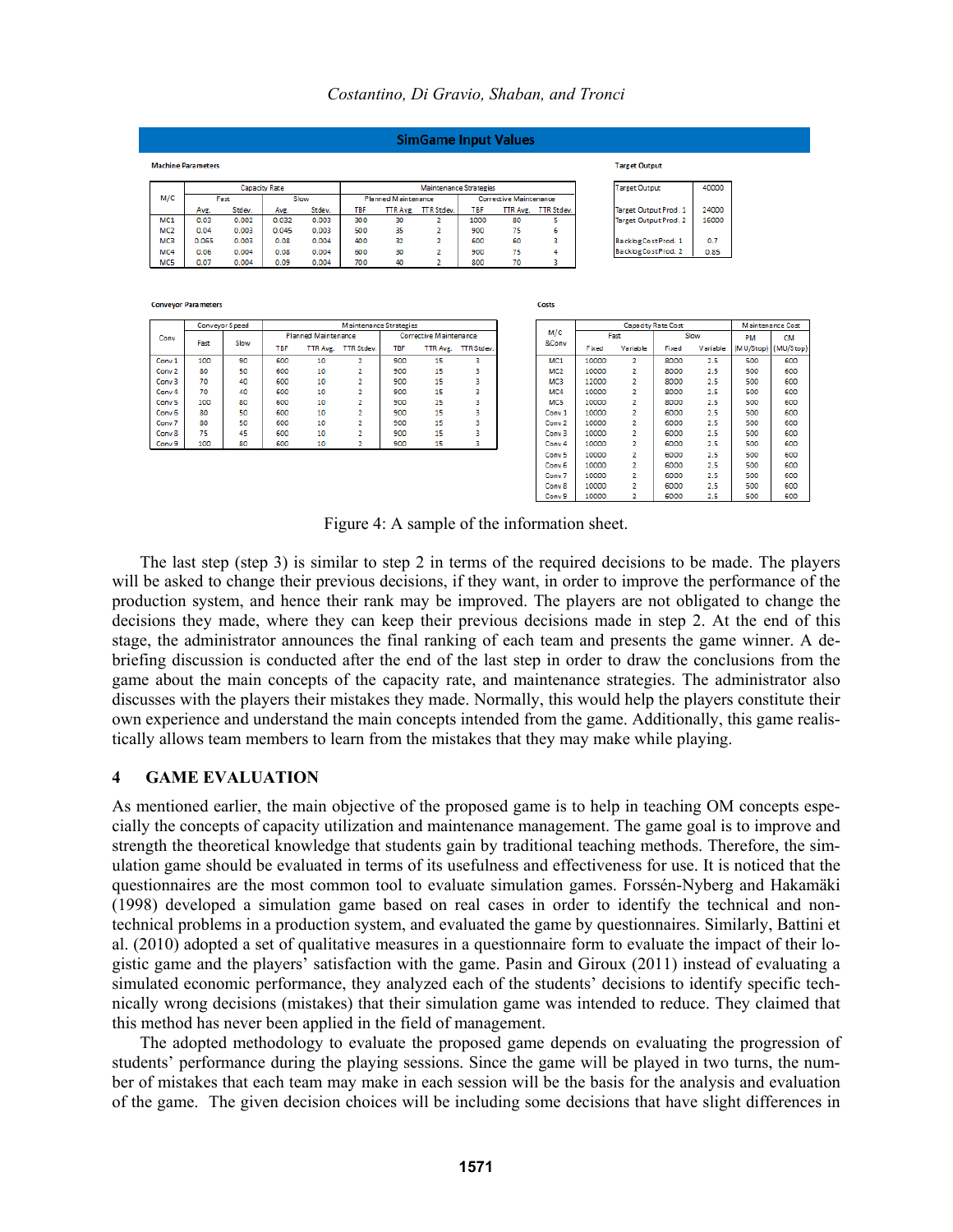their impact on the production system but a significant impact on the system's performance in terms of total cost. This will learn students and professionals how it is important to make the appropriate decision while they are managing their production systems. Therefore, the game could be considered successful if the players succeed to avoid such implanted mistakes especially in the second session of the game. In the first session the players may fall in some mistakes, but it is expected that they will avoid such mistakes in the next sessions especially after they understand the impact of their previous decisions on the production system. Moreover, a new index, named luck index, is under investigation in order to measure if students make their decision by luck or based a scientific methodology. Sometimes students select their decisions by luck without applying what they learnt in class so it is important to classify the successful players from the lucky players. In addition, the participating students in the game will be asked to fill a questionnaire to get their opinion about the game and allow the game's developing team to modify and improve it. In Figure 6, the results of a questionnaire conducted after playing the game shows a positive response to the proposed game and the learning approach. The results in the questionnaire are based on a sample size of 36 students played the game in groups of 3-4 students each.

| <b>INPUTS</b>               |                      |                |                |                        |                               |                                          |                   |                |              |
|-----------------------------|----------------------|----------------|----------------|------------------------|-------------------------------|------------------------------------------|-------------------|----------------|--------------|
| Equip.                      | <b>Capacity Rate</b> | Maintenan      |                |                        |                               |                                          |                   |                |              |
| M/C 1                       | Fast                 | Startegy<br>CМ |                |                        |                               | <b>Total Quantity Produced</b>           |                   |                |              |
| M/C <sub>2</sub>            | Slow                 | CМ             |                |                        |                               | Tot. no. Produced Prod. 1                | 18406             |                |              |
| M/C 3                       | Fast                 | <b>CM</b>      |                |                        |                               | Tot. no. Produced Prod. 2                | 12292             |                |              |
| M/C <sub>4</sub>            | Slow                 | <b>CM</b>      |                |                        |                               |                                          |                   |                |              |
| M/C 5                       | Fast                 | <b>CM</b>      |                |                        | <b>Tot. Backloged Prod. 1</b> |                                          | 5594              |                |              |
| Conv 1                      | Slow                 | CМ             |                |                        | Tot. Backloged Prod. 2        |                                          | 3708              |                |              |
| Conv <sub>2</sub>           | Fast                 | <b>CM</b>      |                |                        |                               |                                          |                   |                |              |
| Conv 3                      | Slow                 | <b>CM</b>      |                |                        |                               |                                          |                   |                |              |
| Conv 4                      | Fast                 | <b>CM</b>      |                |                        |                               | <b>Technical Performace - Operations</b> |                   |                |              |
| Corw 5                      | Slow                 | CМ             |                |                        |                               |                                          |                   |                |              |
| Conv 6                      | Fast                 | <b>CM</b>      |                |                        | Equp.                         | % Waiting                                | % Working         | % Blocked      | % BrokenDown |
| Conv <sub>7</sub>           | Slow                 | <b>CM</b>      |                |                        | M/C <sub>1</sub>              | 1.29                                     | 38.41             | 53.48          | 6.81         |
| Conv 8                      | Fast                 | CМ             |                |                        | M/C <sub>2</sub>              | 7.51                                     | 57.58             | 27.13          | 7.78         |
| Conv 9                      | Slow                 | CМ             |                |                        | M/C 3                         | 38.46                                    | 49.85             | 1.09           | 10.59        |
|                             |                      |                |                |                        | M/C 4                         | 42.50                                    | 40.98             | 8.53           | 7.98         |
| <b>Finacial Performance</b> |                      |                |                |                        | M/C 5                         | 54.57                                    | 35.85             | 0.95           | 8.63         |
|                             |                      |                |                |                        | Conv <sub>1</sub>             | 0.00                                     | 14.23             | 84.18          | 1.59         |
| Equp.                       | <b>Fixed Cost</b>    | Var. Cost      | <b>PM Cost</b> | <b>CM Cost</b><br>1260 | Conv <sub>2</sub>             | 7.05                                     | 16.03             | 75.79          | 1.13         |
| M/C <sub>1</sub>            | 10000<br>8000        | 61452<br>76787 | ٥<br>۰         | 1560                   | Conv 3<br>Conv 4              | 30.89<br>32.77                           | 56.69<br>30.50    | 10.89<br>34.95 | 1.53<br>1.78 |
| M/C <sub>2</sub><br>M/C3    | 12000                | 36814          | ٥              | 2580                   | Conv <sub>5</sub>             | 43.41                                    | 55.22             | 0.00           | 1.37         |
| M/C4                        | 8000                 | 30737          | ٥              | 1620                   | Conv 6                        | 38.55                                    | 42.61             | 17.01          | 1.82         |
| M/C 5                       | 10000                | 24584          | ٥              | 1860                   | Conv <sub>7</sub>             | 29.62                                    | 37.79             | 30.75          | 1.84         |
| Conv <sub>1</sub>           | 6000                 | 76841          | ۰              | 1500                   | Conv 8                        | 41.50                                    | 47.64             | 8.72           | 2.14         |
| Conv <sub>2</sub>           | 10000                | 61451          | ۰              | 1500                   | Conv 9                        | 51.42                                    | 47.22             | 0.00           | 1.37         |
| Conv <sub>3</sub>           | 6000                 | 46024          | ۰              | 1500                   |                               |                                          |                   |                |              |
| Conv 4                      | 10000                | 36817          | ۰              | 1500                   | Equp.                         | ANDC (#)                                 | <b>ATOC (min)</b> |                |              |
| Conv <sub>5</sub>           | 6000                 | 46018          | ٥              | 1500                   | Conv <sub>1</sub>             | 9.97                                     | 0.79              |                |              |
| Conv 6                      | 10000                | 24609          | ٥              | 1500                   | Conv <sub>2</sub>             | 9.25                                     | 0.73              |                |              |
| Conv <sub>7</sub>           | 6000                 | 30750          | ٥              | 1500                   | Conv <sub>3</sub>             | 3.00                                     | 0.40              |                |              |
| Conv 8                      | 10000                | 24589          | ٥              | 1500                   | Conv 4                        | 2.67                                     | 0.35              |                |              |
| Conv 9                      | 6000                 | 30730          | ٥              | 1500                   | Conv <sub>5</sub>             | 0.96                                     | 0.13              |                |              |
|                             |                      |                |                |                        | Conv 6                        | 2.36                                     | 0.47              |                |              |
|                             |                      |                |                |                        | Conv <sub>7</sub>             | 2.93                                     | 0.58              |                |              |
| Equip.                      | $FC+VC$              | $PM + CM$      |                | <b>Tot. Cost</b>       | Conv 8                        | 1.58                                     | 0.31              |                |              |
| M/C <sub>1</sub>            | 71452                | 1260           |                | 72712                  | Conv 9                        | 0.64                                     | 0.13              |                |              |
| M/C <sub>2</sub>            | 84787                | 1560           |                | 86347                  |                               |                                          |                   |                |              |
| M/C3                        | 48814                | 2580           |                | 51394                  |                               |                                          |                   |                |              |
| M/C4                        | 38737                | 1620           |                | 40357<br>36444         |                               | <b>Technical Performace - Operations</b> |                   |                |              |
| M/C 5<br>Conv <sub>1</sub>  | 34584<br>82841       | 1860<br>1500   |                | 84341                  |                               | # of PM Stops                            | # of CM Stops     |                |              |
| Conv <sub>2</sub>           | 71451                | 1500           |                | 72951                  | Equip.<br>M/C <sub>1</sub>    | o.o                                      | 2.1               |                |              |
| Conv <sub>3</sub>           | 52024                | 1500           |                | 53524                  | M/C 2                         | 0.0                                      | 2.6               |                |              |
| Conv 4                      | 46817                | 1500           |                | 48317                  | M/C3                          | o.o                                      | 43                |                |              |
| Conv <sub>5</sub>           | 52018                | 1500           |                | 53518                  | M/C4                          | 0.0                                      | 2.7               |                |              |
| Conv 6                      | 34609                | 1500           |                | 36109                  | M/C 5                         | 0.0                                      | 3.1               |                |              |
| Conv <sub>7</sub>           | 36750                | 1500           |                | 38250                  | Conv 1                        | ۵o                                       | 25                |                |              |
| Conv 8                      | 34589                | 1500           |                | 36089                  | Conv <sub>2</sub>             | o.o                                      | 2.5               |                |              |
| Conv 9                      | 36730                | 1500           |                | 38230                  | Conv 3                        | 0.0                                      | 2.5               |                |              |
|                             | 726201               | 22380          |                | 748581                 | Conv 4                        | 0.0                                      | 2.5               |                |              |
|                             |                      |                |                |                        | Conv <sub>S</sub>             | 0.0                                      | 2.5               |                |              |
|                             |                      |                |                |                        | Conv 6                        | 0.0                                      | 2.5               |                |              |
| <b>Overall Performance</b>  |                      |                |                |                        | Conv <sub>7</sub>             | o.o                                      | 2.5               |                |              |
|                             |                      |                |                |                        | Conv 8                        | o.o                                      | 2.5               |                |              |
| <b>Operations Cost</b>      |                      | 726200.9       |                |                        | Conv 9                        | 0.0                                      | 2.5               |                |              |
| Maintenance Cost            |                      | 22380.0        |                |                        |                               |                                          |                   |                |              |
| <b>Backlog Cost</b>         |                      | 7067.7         |                |                        |                               |                                          |                   |                |              |

Figure 5: Performance report obtained after the first session.

The game has only been played once as a first test, so the initial results obtained are just about the students' impression about the game (see Figure 6). It is expected to organize well planned official sessions during the next few months in order to collect accurate results and then evaluating the game according to the above mentioned evaluation scheme. The students' impression about the game is that a wrong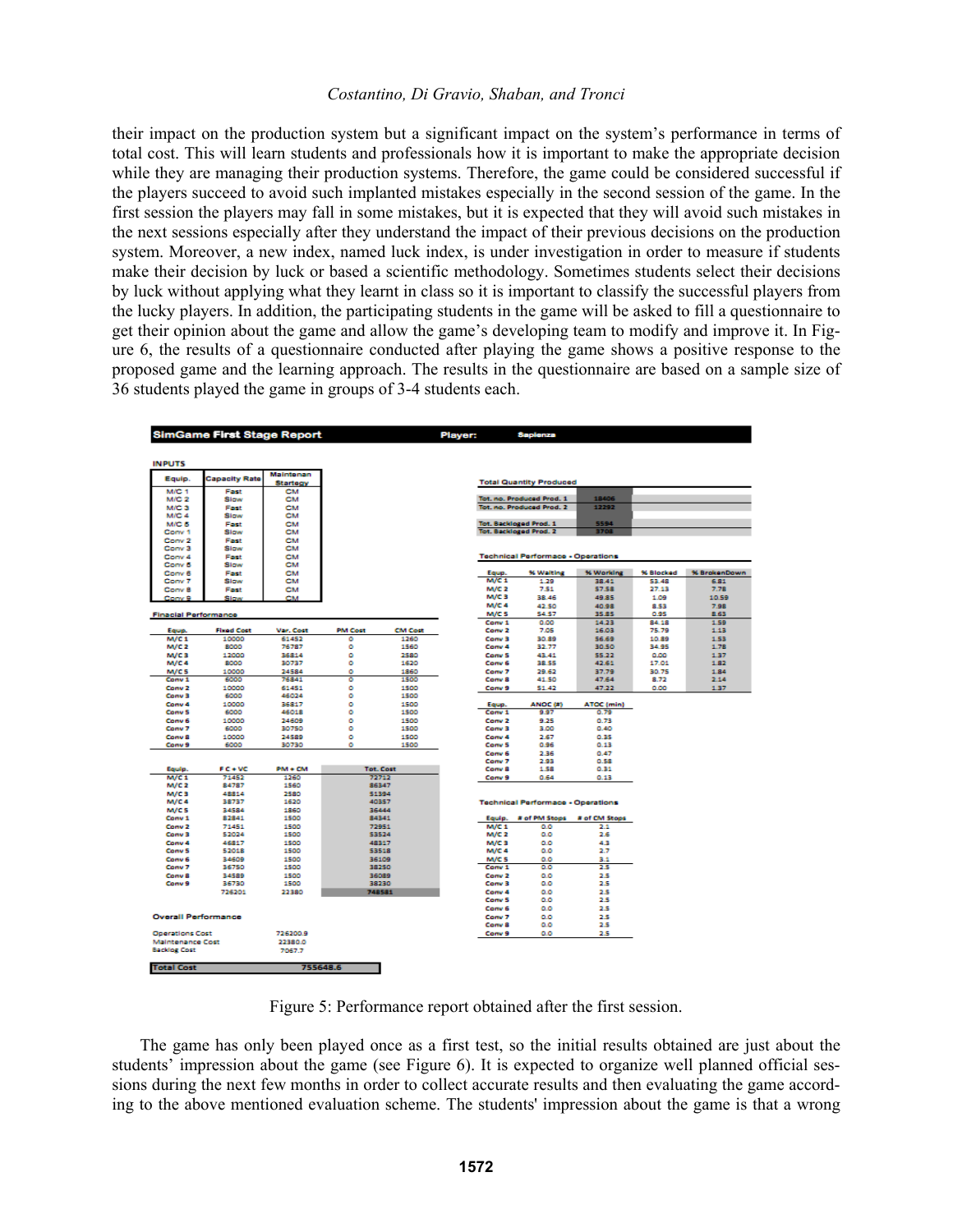starting assumptions in the solving process had great effect on the final results, with a good intuition that the more boundaries are established, the more reduced possibility to affect company performances are. The authors, as teachers, appreciated the big involvement of students that the game achieved, with a sincere curiosity and the desire to know more about the topic so to achieve better results. In general, the simulation game will be extended to include other tactical and operational decisions in order to make it close from real life applications. After that, it is supposed to combine this production system in extended supply chain and constituting a more complex game for supply chain students and professionals.

| $1 =$ very much disagree<br>$5 =$ very much agree              |                                |              |    |    |    |                |  |  |  |
|----------------------------------------------------------------|--------------------------------|--------------|----|----|----|----------------|--|--|--|
| <b>Evaluation Criteria</b>                                     | Frequency of each rating value |              |    |    |    |                |  |  |  |
| <b>Educational Goals</b>                                       | 1                              | $\mathbf{z}$ | 3  | 4  | 5  | <b>Average</b> |  |  |  |
| The game is helpful, and useful for your current course of OM. | $\Omega$                       |              | 9  | 19 | 7  | 3.9            |  |  |  |
| The game covers important topics in your OM study.             |                                | $\Omega$     | 10 | 18 | 7  | 3.8            |  |  |  |
| The game has increased your knowledge in OM.                   | $\Omega$                       | 3            | 16 | 10 |    | 3.6            |  |  |  |
| The game has transefered some practical skills to you.         | $\mathbf{0}$                   | 3            | 4  | 24 | 5  | 3.9            |  |  |  |
| The game would be helpful for your after graduation life.      |                                | 5            | 14 | 11 | 5  | 3.4            |  |  |  |
| The game is interesting and enjoyable.                         | $\Omega$                       | 0            | 6  | 11 | 19 | 4.4            |  |  |  |
| <b>Game Organization</b>                                       |                                |              |    |    |    |                |  |  |  |
| The game has been explained well by the game administrator.    | $\Omega$                       | 4            | 7  | 12 | 13 | 3.9            |  |  |  |
| The game organization is acceptable and well designed.         | $\Omega$                       | $\Omega$     | 8  | 20 | 8  | 4.0            |  |  |  |
| The game is easy to understand and play.                       | $\Omega$                       | 2            | 8  | 15 | 11 | 4.0            |  |  |  |
| The game results are representitative to your decisions.       | $\Omega$                       |              | 8  | 15 | 12 | 4.1            |  |  |  |
| The performance report is easy to read and understand.         | $\Omega$                       | 3            | 7  | 13 | 13 | 4.0            |  |  |  |
| The time between meeting (decision sessions) is enough.        | $\Omega$                       |              | 4  | 12 | 19 | 4.4            |  |  |  |
| The animation of the simulation model is helpful to the game.  |                                |              | 6  | 15 | 13 | 4.1            |  |  |  |

Figure 6: The students' impression on the game (rating scale between 1 and 5;  $1 =$  very much disagree and  $5 =$  very much agree; sample size  $= 36$  students).

## **5 CONCLUSIONS**

Teaching of operations management usually depends on using the traditional teaching methods such as lectures, assignments, and case studies. Although these teaching methods are appropriate for the dissemination of theoretical knowledge, they may not be appropriate to transfer practical skills to learners. Therefore, instructors are motivated to adopt new teaching aids to complement those traditional methods. Educational games is one of these teaching aids where games have been revealed to be very useful pedagogical methods for supplementing traditional teaching techniques. Simulation games have been widely used to teach different subjects such as business management, nursing, and medicine. Games and simulations can give students real experiences and make theoretical concepts learned more meaningful. This paper proposed a new simulation game that is directed to students and professionals of operations management. The game basis is a production system that consists of a set of machines, conveyors, and other resources. The players will be asked to make decisions regarding the production system such as capacity selection and maintenance strategy selection. The game structure is designed to be played in two sequential sessions in order to maximize the transferred skills to either the students or professionals of OM. The number of mistakes made during the different steps of decision making is used to measure the impact of the game on the learning process. This game can also be used to show up the impact of changing different parameters on the performance of the production system. Although the game has only been played once as a test, the students showed a positive response to the game and learning through educational games.

The simulation game will be extended to include other tactical and operational decisions in order to be close from real life applications. After that, it is intended to combine this production system in extended supply chain and constituting a more complex game for both educational and research purposes.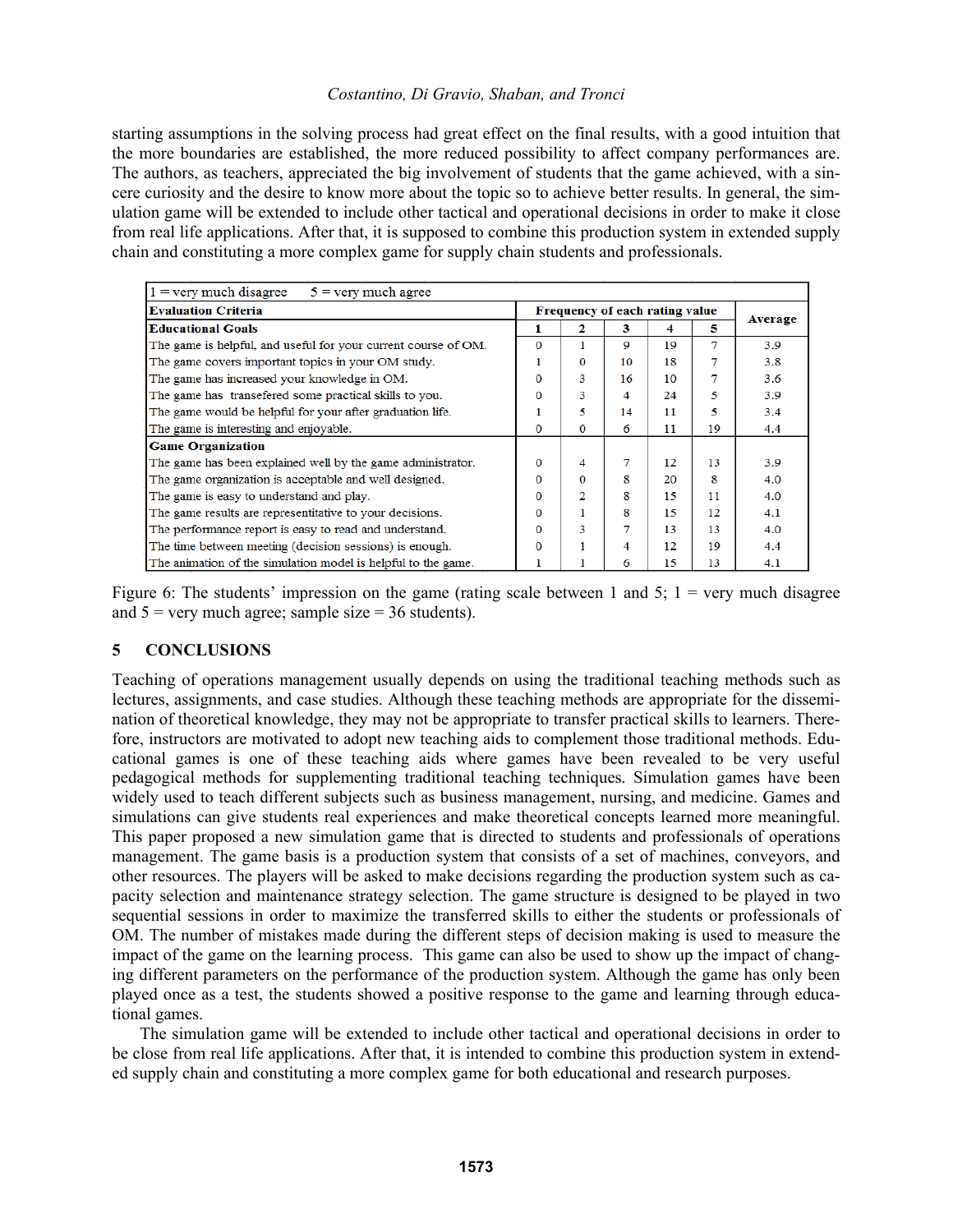#### **REFERENCES**

- Adelsberger, H. H., M. H. Bick, U. F. Kraus, J. M. Pawlowski. 1999. "A Simulation Game Approach for Efficient Education in Enterprise Resource Planning Systems." In *Proceedings of the* ESM'99 - Modelling and Simulation: A Tool for the Next Millennium, Warsaw, 454-460.
- Ahn, J. H. 2008. "Application of experiential learning cycle in learning with a business simulation game." Ph.D. thesis, Teachers College, Columbia University, New York.
- Ammar, S., and R. Wright. 1999. "Experiential Learning Activities in Operations Management." *International Transactions in Operational Research* 6:183–197.
- Anderson, C. 2008. "Simulation Game Playing-A Nursing Instructional Strategy", *Clinical Simulation in Nursing Education* 4:7-15.
- Anderson Jr., E. G., and D. J. Morrice. 2000. "Simulation Game for Teaching Service-Oriented Supply Chain Management: Does Information Sharing Help Managers with Service Capacity Decisions?." Production and Operations Management 9: 40-55.
- Battini, D., M. Faccio, A. Persona, and F. Sgarbossa. 2009. "Logistic Game™: learning by doing and knowledge-sharing." *Production Planning & Control* 20:724–736.
- Ben-Zvi, T., and T. C. Carton. 2007. "Business Games as Pedagogical Tools." In *Proceedings of the* PICMET 2007, 5-9 August, Portland, Oregon-USA©2007PICMET.
- Bloomer, J. 1973. "What Have Simulations and Gaming Got to Do With Programmed Learning and Educational Technology?" *Programmed Learning & Educational Technology* 10:224-234.
- Bringelson, L. S., D. M. Lyth, R. L. Reck, and R. Landeros. 1995. "Training Industrial Engineers with an Interfunctional Computer Simulation Game." *Computer Industrial Engineering* 29:89-92.
- Chang, Y. C., W. C. Chen, Y. N. Yang, and H. C. Chao. 2009. "A Flexible Web-Based Simulation Game for Production and Logistics Management Courses." *Simulation Modelling Practice and Theory* 17:1241–1253.
- Chapman, G. M., and J. F. Martin. 1995. "Computerized Business Games in Engineering Education." *Computers Education* 25:67-73.
- Chwif, L., and M. R. P. Barretto. 2003. "Simulation Models as an Aid for the Teaching and Learning Process in Operations Management." In *Proceedings of the 2003 Winter Simulation Conference*, Edited by S. Chick, P. J. Sánchez, D. Ferrin, and D. J. Morrice, 1994-2000. Piscataway, New Jersey: Institute of Electrical and Electronics Engineers, Inc.
- Deshpande, A. A., S. H. Huang. 2011. "Simulation Games in Engineering Education: A State-of-the-Art Review." *Computer Applications in Engineering Education* 19:399–410.
- Faria, A. J., D. Hutchinson, W. J. Wellington, and S. Gold. 2009. "Developments in Business Gaming: A Review of the Past 40 Years." *Simulation & Gaming* 40:464-487.
- Forssén-Nyberg, M., and J. Hakamäki. 1998. "Development of the Production Using Participative Simulation Games: Two Case Studies." *International Journal of Production Economics* 56-57:169-178.
- Haapasalo, H., and J. Hyvonen. 2001. "Simulating Business and Operations Management A Learning Environment for the Electronics Industry." *International Journal of Production Economics*, 73: 261– 272.
- Jacobs, F. R. 2000. "Playing the Beer Distribution Game Over The Internet." *Production and Operations Management*, 9: 31-39.
- Law, A.M. and W.D. Kelton. 1991. *Simulation Modeling and Analysis*. 2nd ed. New York: McGraw-Hill, Inc.
- Machuca , J. A. D. and R. P. Barajas. 1997. "A computerized network version of the beer game via the internet." *Systems Dynamics Review* 13: 323-340.
- Mustafee, N., and K. Katsaliaki. 2010. "The Blood Supply Game." In *Proceedings of the 2010 Winter Simulation Conference*, Edited by B. Johansson, S. Jain, J. Montoya-Torres, J. Hugan, and E. Yücesan, 327-338. Piscataway, New Jersey: Institute of Electrical and Electronics Engineers, Inc.